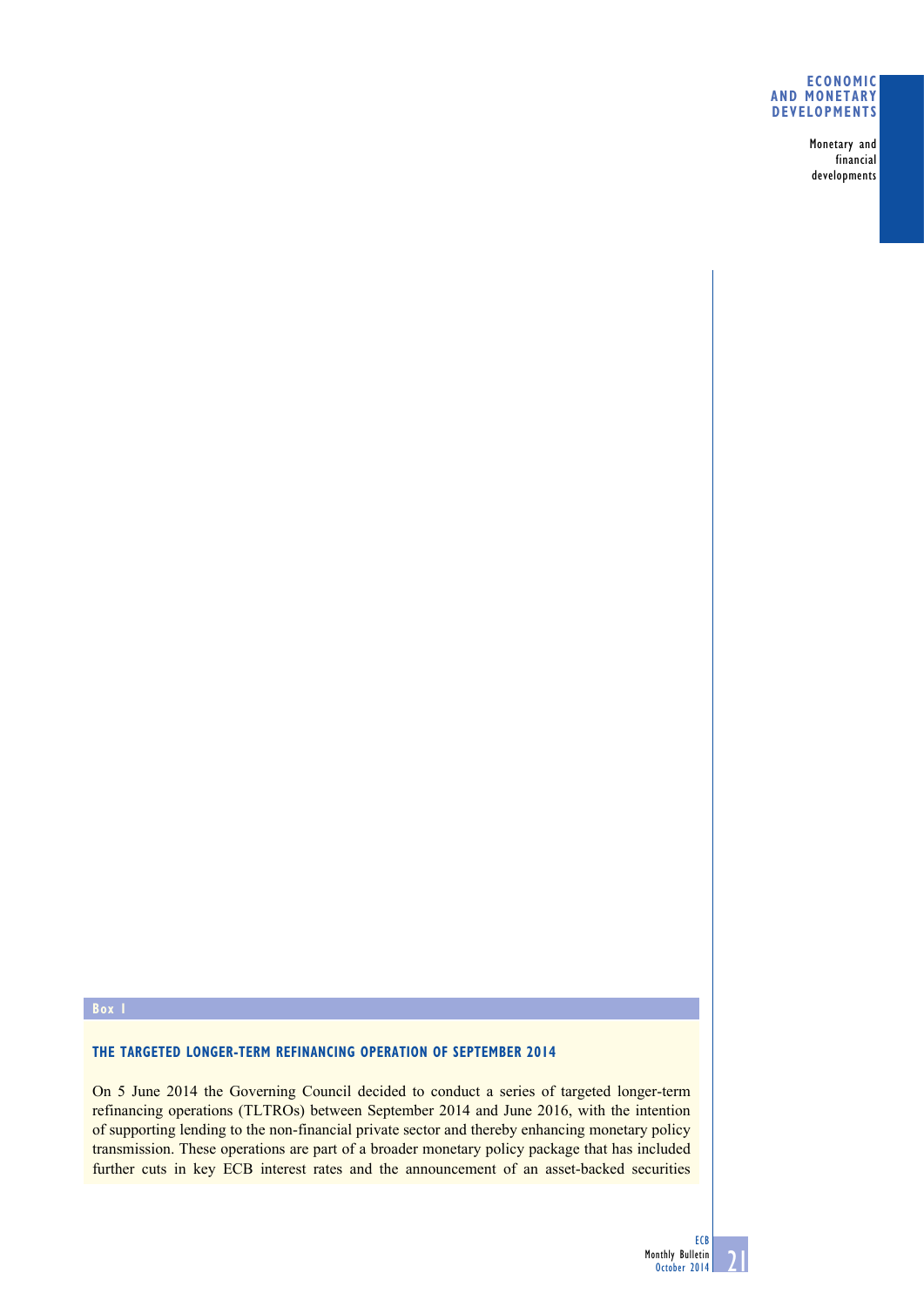purchase programme as well as a new, third covered bond purchase programme. The measures are aimed at reinforcing the accommodative monetary policy stance in view of the persistently weak inflation outlook, slowing growth momentum and subdued monetary and credit dynamics. This box discusses the outcome of the first TLTRO of September 2014.

In the context of the TLTROs, counterparties are entitled to an initial borrowing allowance equal to 7% of the total amount of their loans to the euro area non-financial private sector as of 30 April 2014, excluding loans to households for house purchase. Counterparties have the option of drawing on their initial allowance in the first two operations of September and December 2014.<sup>1</sup> The TLTRO of 18 September therefore has to be seen in conjunction with the operation that will be allotted on 10 December.

Given the common base of the TLTROs in September and December, banks may prefer one operation over the other for reasons unrelated to the overall attractiveness of the TLTROs. For example, banks' funding structures and refinancing obligations may make it more attractive for them to participate in December rather than in September. Moreover, many banks are currently in the process of finalising their planning for the year ahead, rendering the December operation more appealing for them, as they would then be in a better position to determine their demand for TLTRO funds, also taking into account further repayments of the three-year LTROs. Finally, participating in the December TLTRO would allow significant banks to take the results of the ECB's comprehensive assessment into consideration.

Eligible counterparties could choose to participate either on an individual basis or as part of a "TLTRO group" through a "lead institution", which conforms to Eurosystem eligibility criteria. Group formation allows banks to deploy the balance sheet of the whole group in order to borrow centrally and then redistribute liquidity through internal capital markets. Furthermore, it enhances risk diversification in the presence of weak credit demand among group members, while minimising the operational cost per participating bank as a result of economies of scale.

A total of 63 groups encompassing 1,244 institutions were given approval to participate in the TLTROs. They comprise 27 cross-border groups, representing 233 institutions, and 36 domestic groups with a total of 1,011 institutions. For the first TLTRO in September, 53 groups submitted reporting templates, while ten decided not to do so yet. Of the former, 37 groups comprising 520 institutions bid for a total amount of €41.8 billion in the first TLTRO, representing 41% of their initial allowance. The remaining 218 bidders were individual banks. Additional counterparties that intend to participate in the second TLTRO will have to submit their reporting templates by 20 November 2014.

Overall, a total of  $\epsilon$ 82.6 billion was allotted to 255 bidders representing 738 credit institutions in the first TLTRO. On the basis of the balance sheet data submitted by the banks up to 28 August, this amounts to 40% of the initial allowance of  $\epsilon$ 206.7 billion. Participation was broadly based

<sup>1</sup> Additional liquidity will be provided in a series of follow-up TLTROs conducted on a quarterly basis between March 2015 and June 2016. These additional amounts can cumulatively reach up to three times their net lending to the euro area non-financial private sector, excluding loans to households for house purchase, between 30 April 2014 and the respective allotment reference date in excess of a benchmark. The maturity of all TLTRO loans is set for September 2018, with banks able to opt for early repayment as of 24 months after each TLTRO. The respective interest rate of the TLTRO loans will be fixed over the life of each operation at the prevailing rate for the Eurosystem's main refinancing operations (MROs) at the time of take-up, plus a fixed spread of 10 basis points. For further details, see [http://www.ecb.europa.eu/press/pr/date/2014/html/pr140703\\_2.en.html](http://www.ecb.europa.eu/press/pr/date/2014/html/pr140703_2.en.html) and [http://www.ecb.europa.eu/press/pr/](http://www.ecb.europa.eu/press/pr/date/2014/html/pr140729.en.html) [date/2014/html/pr140729.en.html.](http://www.ecb.europa.eu/press/pr/date/2014/html/pr140729.en.html)